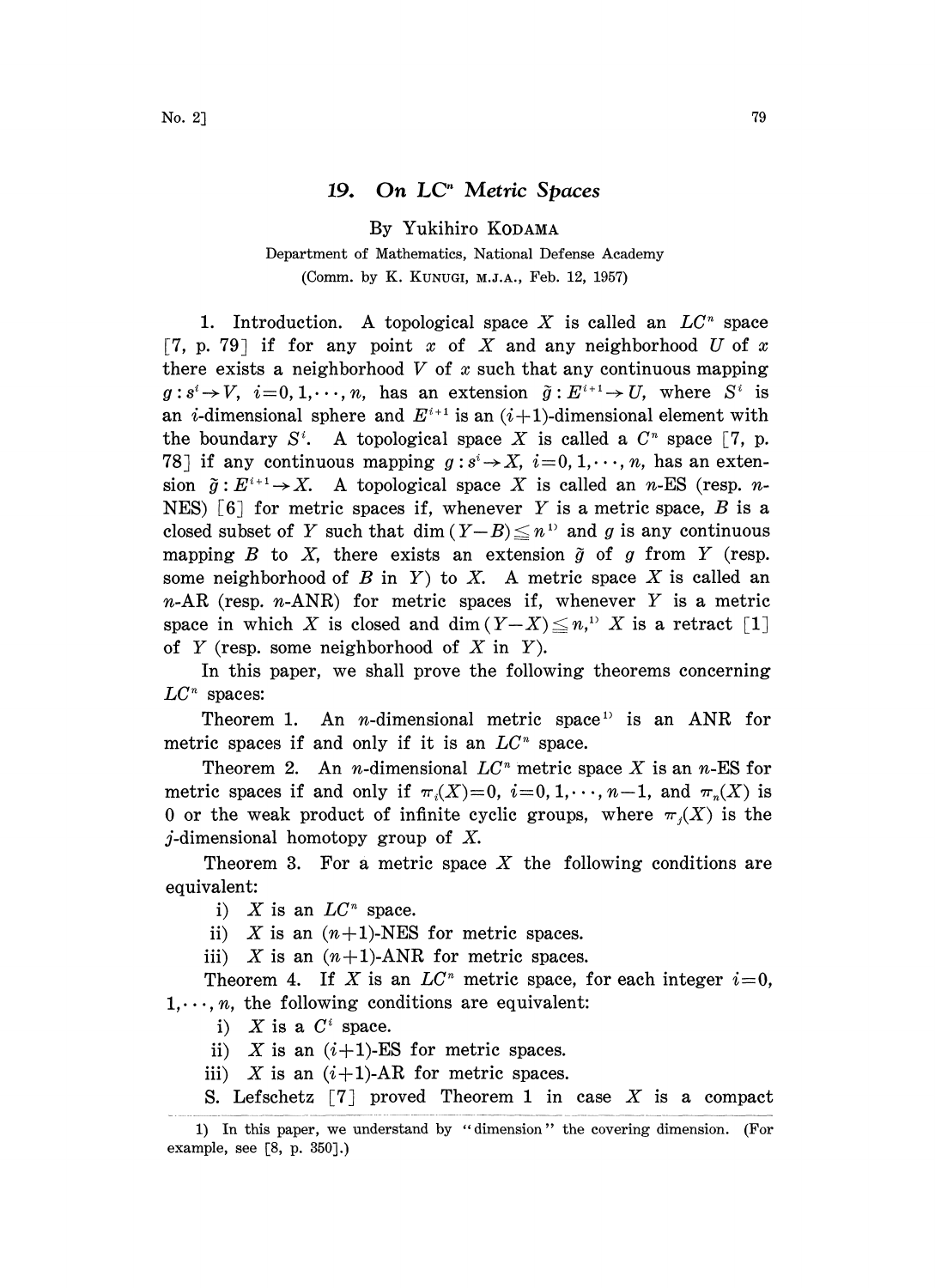metric space. C. Kuratowski [6] proved Theorems 3 and 4 in case X is <sup>a</sup> separable metric space. We shall show that these theorems hold in case  $X$  is non-separable, too.

2. Proofs of the theorems. (1) The proof of Theorem 1. Since an ANR for metric spaces is an  $LC<sup>i</sup>$  space for each integer i, the "only if" part of Theorem 1 is obvious. To prove the "if" part, by  $\lceil 3, (1.4),$ p. 105], it is sufficient to show that for any positive number  $\varepsilon$  there exist continuous mappings  $\phi: X \rightarrow K$ ,  $\psi: K \rightarrow X$  such that the mapping :  $X \rightarrow X$  is  $\varepsilon$ -homotopic<sup>2</sup> to the identity mapping, where K is a Whitehead complex  $[2, p. 516]$ .

We shall say that an open covering  $\mathfrak{U} = \{U_a\}$  of X has the  $LC^n$ property with respect to an open covering  $\mathfrak{B} = \{V_{\beta}\}\$  of X if for each  $U_a$  there exists an element  $V_\beta$  such that any continuous mapping  $g: s^i \to U_a$ ,  $i=0, 1, \dots, n$ , has an extension  $\tilde{g}: E^{i+1} \to V_\beta$ . For an open<br>covering  $\mathfrak{U} = \{U_a\}$  of X, denote by SU the open covering  $\{St(U_a, \mathfrak{U})\}$ ,<br>where  $St(U_a, \mathfrak{U}) = \{U_\tau | U_\tau \cap U_a \neq \phi, U_\tau \in \mathfrak{U}\}\$ .<br>We cons  $g: s^i \to U_\alpha$ ,  $i=0,1,\dots,n$ , has an extension  $\tilde{g}: E^{i+1} \to V_\beta$ . For an open where  $St(U_a, \mathfrak{U}) = \bigcup \{U_r | U_r \cap U_a \neq \emptyset, U_r \in \mathfrak{U} \}.$ <br>We construct a sequence of open coverings  $\{\mathfrak{B}_k, \mathfrak{U}_i^k, k=0, 1, 2, \cdots, \emptyset\}$ 

 $i=1, 2, \dots, n$  and  $j=n+1, n+2, \dots$  of X such that

1)  $S\mathfrak{B}_k$  has the property  $LC^*$  with respect to  $\mathfrak{B}_{k-1}$ ,  $k=1, 2, \dots, n;$ 

2)  $S\mathfrak{B}_i$  has the property  $LC^n$  with respect to  $\mathfrak{u}_i^n$ ,  $j=n+1, n+2$ ,  $\cdots;$ 

3)  $SU_{j+1}^1$  has the property  $LC^n$  with respect to  $\mathfrak{B}_j$ ,  $j=n,n+1$ ,  $\cdots$  :

4) SU<sub>i</sub> has the property  $LC<sup>n</sup>$  with respect to  $U<sub>i-1</sub><sup>i-1</sup>, i=2, 3, \dots, n$ and  $j = n+1, n+2, \dots;$ 

5)  $\mathfrak{B}_k$  is a locally finite covering whose order  $\leq n+1$  and the diameter of each element of  $\mathfrak{B}_k$  < min ( $\varepsilon/3$ ,  $1/2(k+1)$ ).

Next, we construct the following open covering of the product space Y of X and the open interval  $(0, 1)$ . Take a point  $(x, t)$  of Y. Sup- $\text{pose } \begin{array}{l} \frac{1}{i} < t \leqq \frac{1}{i-1} \text{ or } \frac{1}{i} < 1-t \leqq \frac{1}{i-1}, \hspace{0.2cm} i\!=\!3,4,\cdots \hspace{0.2cm} . \hspace{0.2cm} \text{ If } \hspace{0.2cm} i \leqq n+1, \text{ we} \end{array}$ select fixed one element  $V^{n+1}$  of  $\mathfrak{B}_{n+1}$  containing x. If  $i>n+1$ , we select fixed one element  $V^i$  of  $\mathfrak{B}_i$  containing x. Put  $\eta_x^t = \rho(x, F V^i)$ , where  $\rho$  is metric in X and  $FV$  means the frontier of V. Denote by  $U(x, t)$  the spherical neighborhood of  $(x, t)$  in Y with the center  $(x, t)$  and the radius  $\eta_x^t$ . Since dim  $Y=n+1$ , there exists an open covering  $X \cup Y$  such that

1)  $\mathfrak{B}$  is a locally finite and star refinement of  $\{U(x,t) | (x,t) \in Y\}$ ;

2) the nerve M of  $\mathfrak{B}$  is the  $(n+1)$ -dimensional Whitehead complex.

<sup>2)</sup> Two continuous mappings  $f_0, f_1: X \to Y$  are called  $\epsilon$ -homotopic if there exists a continuous mapping H from  $X \times I$  to Y such that the diameter of  $H(x \times I) \leq \varepsilon$  for each point x of X and  $H \mid X \times 0 = f_0$ ,  $H \mid X \times 1 = f_1$ .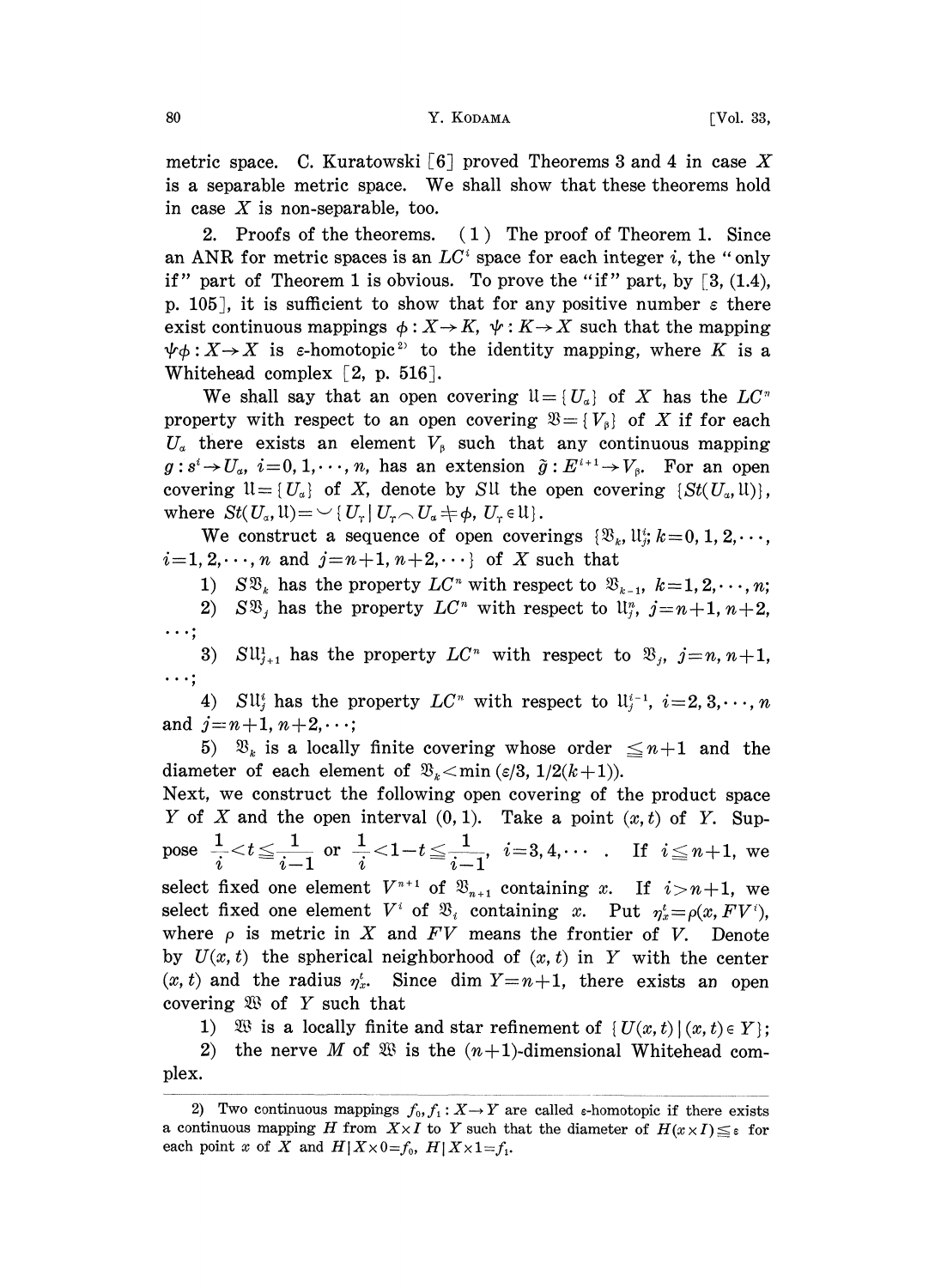$\lceil 0, \frac{1}{2} \rceil$   $\sim$   $\lceil U(x, t) \rceil$   $U(x, t) \wedge F$   $\neq$   $\phi$  and  $F_1 = X \times [\frac{1}{2}, 1]$   $\sim$   $\sim$   $\lceil U(x, t) \rceil$  $U(x,t) \setminus F \neq \phi$ . Denote by  $M_i$ ,  $i=0, 1$ , the subcomplex of M spanned by all vertexes  $\{w_{\alpha}\}\$  of M such that  $f^{-1}(w_{\alpha}) \setminus F_{\alpha} \neq \emptyset$ . Put  $L_i = X \times$  $[i] \sim M_i$ ,  $i=0,1$ . Denote by  $L_i^i$ ,  $i=0,1$  and  $j=0,1,\dots,n+1$ , the set  $X \times \{i\} \sim$  the j-section of  $M_i$ .  $X \times \{i\} \setminus$  the *j*-section of  $M_i$ .<br>We shall construct a continuous mapping  $H_0: L_0 \setminus L_1 \to X$  as follows.

Put  $H_0(x,i)=x$ ,  $i=0,1$ . Take a vertex w of  $L_i$ ,  $i=0,1$ . Select a fixed point  $(x, t)$  of Y such that  $f(x, t)=w$ . Then we have  $\begin{array}{ccc} n+1 & n+1 \\ n+1 & n+1 \end{array}$ or  $1-t < \frac{1}{n+1}$ . Put  $H_0(w)=x$ . By [4, (3.1)],  $H_0$  is continuous. Let  $\overline{w_0w_1}$  be a 1-simplex of  $L_i$ . If we denote element of  $\mathfrak{B}$  corresponding to  $v_j$  by  $W_j$ ,  $j=0, 1$ , then  $W_0 \cap W_1 \neq \emptyset$ . Therefore,  $W_1 \subset St(W_0, \mathfrak{B})$ . Since  $\mathfrak{B}$  is a star refinement of  $\{U(x,t)\}\)$ , there exists  $U(x,t)$  containing  $St(W_0, \mathfrak{B})$ . Let  $\tau$  be the projection  $X \times I \rightarrow X$ . There exists the largest integer s such that  $\tau(U(x,t)) \subset V_a^s$  for  $V_a^s \in \mathfrak{B}_s$ . Then  $s < n+1$ . If  $f(x_0, t_0)=w_0$  and  $f(x_1, t_1)=w_1$ , we have  $x_0 \sim x_1 \subset V_a^s$ . Since  $S\mathfrak{B}_s$  has the property  $LC<sup>n</sup>$  with respect to  $\mathfrak{u}_s^n$ , we have a continuous mapping  $\mu$  of  $w_0w_1$  into an element  $U_s^n$  of  $\mathfrak{u}_s^n$  such that  $\mu \mid w_0 \sim w_1 = H(w_0 \sim w_1$ . Define H on  $\overline{w_0w_1}$  by  $H_0(y) = \mu(y)$ ,  $y \in \overline{w_0w_1}$ . Thus we have a continuous mapping  $H: L_0^1 \rightarrow X$ . Take a 2-simplex  $\overline{w_0w_1w_2}$ . By the construction of  $H_0$ , there exist  $U_{s_1}^n, U_{s_2}^n, U_{s_3}^n$  such that  $H(\overline{w_0w_1}) \subset U_{s_1}^n, H(\overline{w_1w_2}) \subset$  $U_{s_2}^n$ ,  $H(\overline{w_2w_0})\mathop{\subset}\nolimits U_{s_3}^n$ . Put  $s = \min{(s_1,s_2,s_3)}$ . Since  $\bigcap_{i=1}^n U_{s_i}^n \neq \phi$  and  $Sl_s^n$  has the property  $LC^n$  with respect to  $\mathfrak{u}_s^{n-1}$ . We have an extension of  $H_0$ from  $w_0w_1w_2$  into an element  $U^{n-1}$  of  $\mathfrak{u}_s^{n-1}$ . Thus we have a continuous from  $w_0w_1w_2$  into an element  $U_s^{n-1}$  of  $\mathfrak{ll}_s^{n-1}$ . Thus we have a continuous mapping  $H_0: L_0^2 {\smile} L_1^2 {\rightarrow} X$ . By repeated application of this process, we have  $H_0: L_0 \sim L_1 \rightarrow X$ .

Let K be the nerve of  $\mathfrak{B}_{n+1}$  with Whitehead's topology and let  $\phi$  be a canonical mapping of X into K. By a similar way as in the above paragraph, we can construct a continuous mapping  $\psi$  of K into  $X$  such that for each simplex  $s$  of  $K$  and for each point  $x$  of  $X$ there exist elements U and U' of  $\mathfrak{B}_n$  such that  $\psi(s) \subset U$  and  $x \sim \psi(\phi(x))$  $\subset U'$ . Define  $H_1: L_0 \sim L_1 \rightarrow X$  by  $H_1 \mid L_0 = H_0 \mid L_0$  and  $H_1 \mid L_1 = \psi \phi H_0 \mid L_1$ . Then there exists an element of  $\mathfrak{B}_n$  containing  $H_1(s)$  for each s of  $L_0 \smile L_1$ . Denote by  $M^j$  the j-section of M,  $j=0, 1, \dots, n+1$ . Take a vertex w of  $M^0-\bigcup_{i=0}^1L_i$ . Select a point x of W, where W is the element of  $\mathfrak{B}$  corresponding to w. Define  $H_2: L_0 \sim L_1 \sim M^0 \rightarrow X$  by been example of the M<sub>2</sub>:  $L_0 - L_1 - M_2 \to X$  by<br>putting  $H_2 | L_0 - L_1 = H_1$  and  $H_2(w) = x$  for  $w \in M^0 - L_0 - L_1$ . By the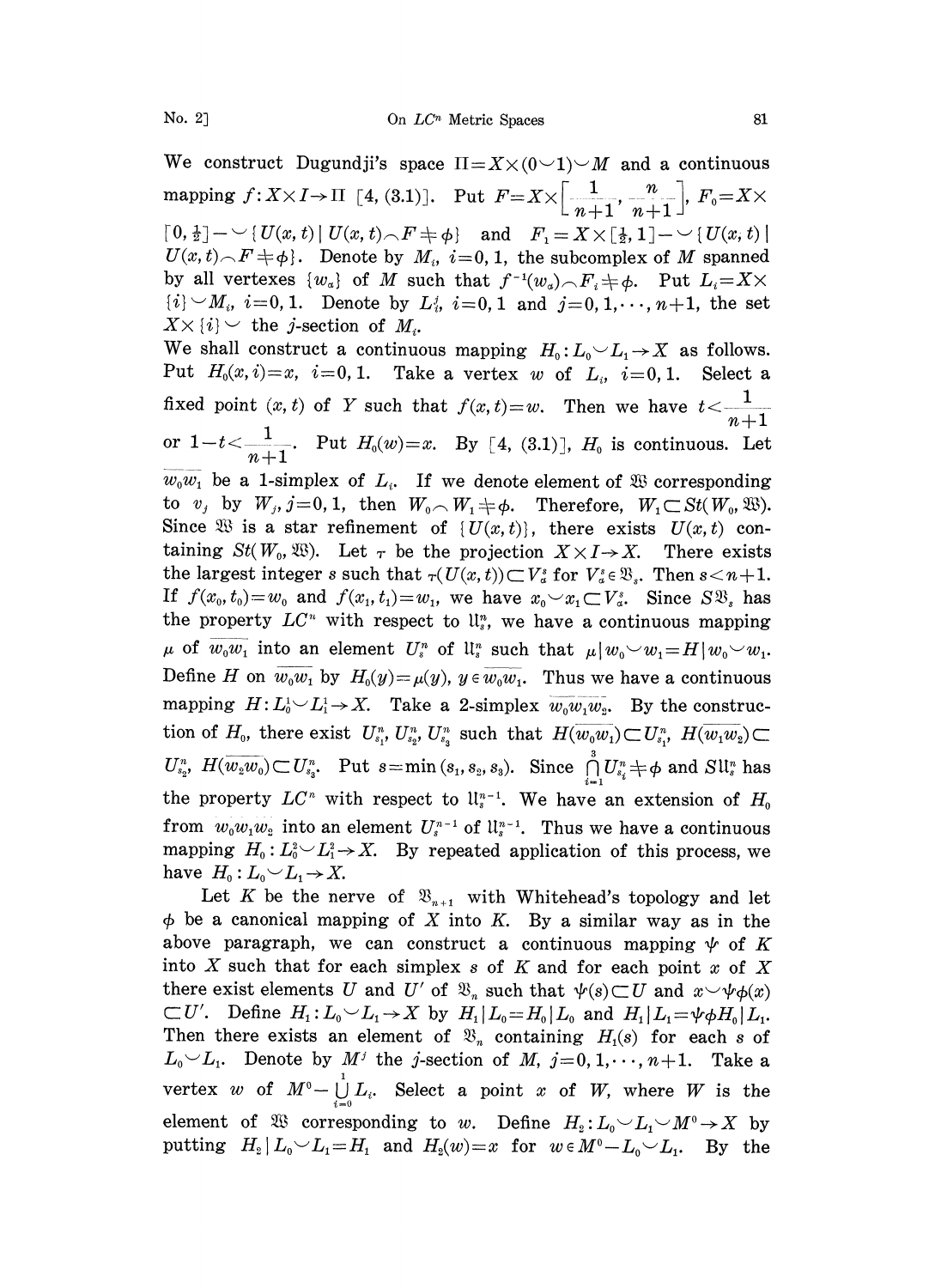## 82 Y. KODAMA [Vol. 33,

construction of coverings  $\mathfrak{B}_k$ ,  $k=0, 1, \dots, n$ , and the definition of  $H_2, H_2$ is extended to a continuous mapping (we use the same letter  $H_2$ ) of  $\Pi$ into X such that for each simplex s there exists an element of  $\mathfrak{B}_0$ containing  $H_2(s)$ . Define  $H: X \times I \rightarrow X$  by  $H=H_2f$ . Take a point x of X. Let  $K_1$  be the nerve of the covering  $\mathfrak{B}_{\bigcirc}(x \times I)$  which we can consider as a subcomplex of M. Then  $f(x \times I) \subset x \times (0 \cup 1) \cup K_1$ . By the construction of  $H_2$ , there exists an element  $V_0$  of  $\mathfrak{B}_0$  such that  $H_2(K_1) \subset St(V_0, \mathfrak{B}_0)$ . But the diameter of  $St(V_0, \mathfrak{B}_0) < \frac{\varepsilon}{3} \cdot 3 = \varepsilon$ . Therefore, the homotopy  $H$  is an  $\varepsilon$ -homotopy. This completes the proof of Theorem 1.

(2) The proof of Theorem 2. The "if" part is a consequence of Theorem 4 which we shall prove in the next section. To prove the "only if" part, by the same way as in the proof of Theorem 1, we can construct an *n*-dimensional complex P and mappings  $\phi$ :  $(X, x_0)$  $\rightarrow (P, p_0), \ \psi: (P, p_0) \rightarrow (X, x_0)$  such that  $\psi \phi \simeq 1$  rel  $(x_0, x_0)$  in X, where  $x_0$  is a point of X and  $p_0$  is a vertex of P. Since X is an n-ES, we have  $\pi_i(X, x_0)=0$ ,  $i \lt n$ . By the well-known Hurewicz's theorem, we have  $\pi_n(X, x_0) \approx H_n(X, x_0)$ , where  $H_n(X, x_0)$  is the *n*-dimensional homology group of  $(X, x_0)$  with the additive group of integers as coefficients. Since  $H_n(X, x_0)$  is a direct factor of  $H_n(P, p_0)$  and P is the n-dimensional complex,  $H_n(X, x_0)$  is 0 or the weak product of infinite cyclic groups. This completes the proof.

(3) The proofs of Theorems 3 and 4. By a similar way as [5, Theoreme 2, p. 266] and [6, Theorem 1, p. 273], Theorem 4 is a consequence of the following proposition:

Proposition 1. If X is a (non-separable) metric space, there exists <sup>a</sup> metric space Y such that

i)  $X$  is a closed subset of  $Y$ ;

ii)  $Y-X$  is an infinite complex with the metric topology [2];

iii) whenever  $Z$  is a metric space,  $A$  is a closed subset of  $Z$ and g is a continuous mapping from A to X, g has an extension  $\tilde{g}$ from Z to Y.

Proof. According to [9, p. 186],  $X$  can be imbedded in a convex subset S of a normed vector space as a closed subset. For each point s of  $S-X$ , denote by  $S(s)$  the spherical neighborhood of s in S with the center s and the radius  $\frac{1}{2} \rho(s, X)$ , where  $\rho$  is metric in S. There exists an open covering  $ll = \{U_{\alpha} | \alpha \in \Omega\}$  of  $S-X$  such that

1) It is a locally finite star refinement of the covering  $S(s)$  $s \in S \setminus X$ ;

2) It is irreducible, that is, for each  $\alpha$ , there exists a point  $s_{\alpha}$ of  $U_{\alpha}$  which does not belong to  $U_{\beta}$  for any  $\beta$  of  $\Omega$ ,  $\beta \neq \alpha$ .

Consider the product space  $C=S\times \prod_{\alpha\in\Omega}I_{\alpha}$ , where  $I_{\alpha}$  is the half open